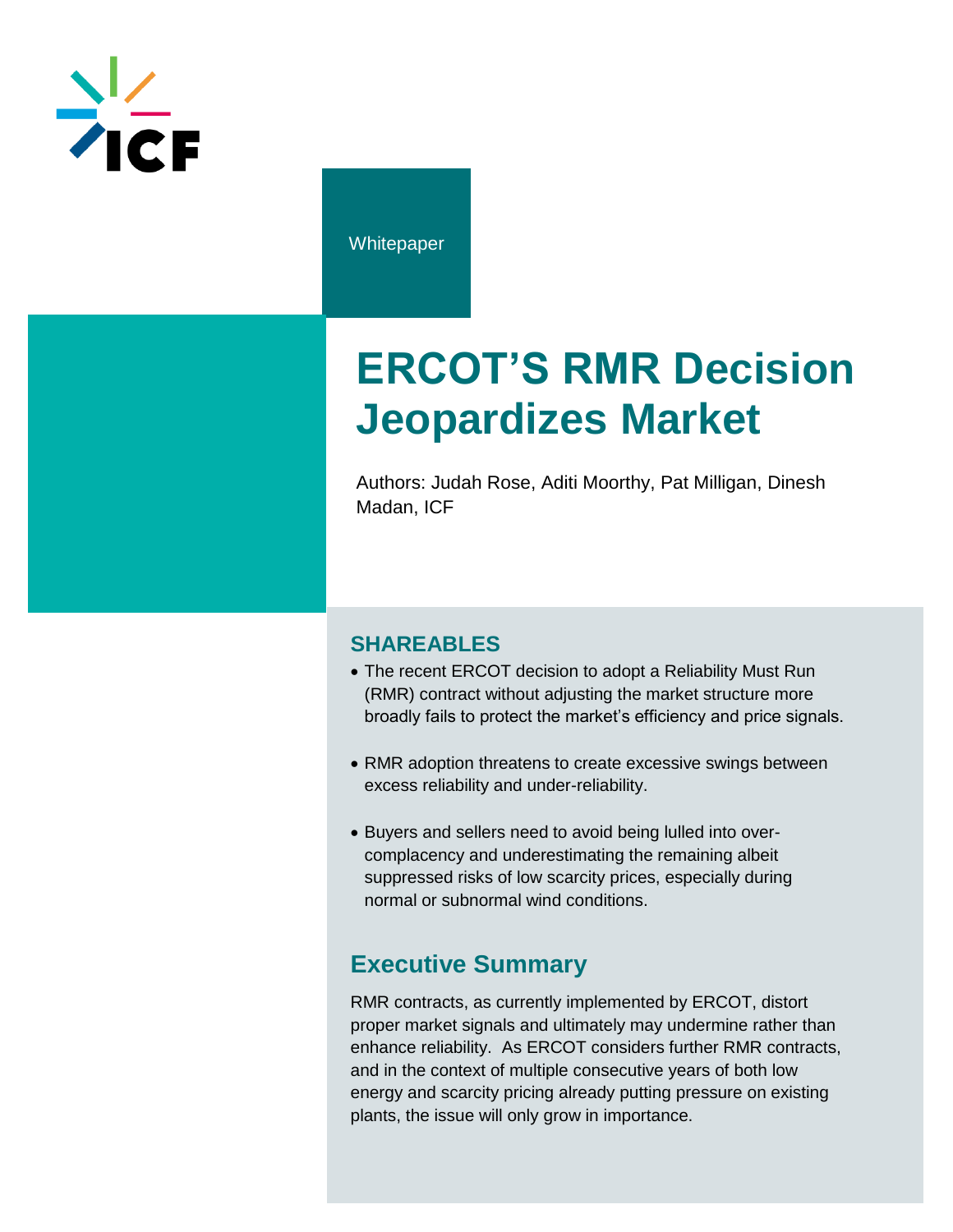The Electric Reliability Council of Texas (ERCOT) awarded a Reliability Must Run (RMR) contract on June 1, 2016 to NRG's Greens Bayou unit 5, its first since 2011, and was considering awarding another one to Calpine's Clear Lake plant<sup>1</sup>. RMR contracts require generators to stay on line and not retire in exchange for cost of service regulation.

The rule structure surrounding RMR units in ERCOT has been under increased scrutiny since ERCOT implemented the Operating Reserve Demand Curve (ORDC) market construct in 2014. The announcement of the RMR contract for Greens Bayou brought renewed criticism, even from NRG itself. Stakeholders such as the Independent Market Monitor argued that the way that RMR capacity is dispatched unfairly depresses real-time pricing for other generators. While ERCOT considered a proposal that purported to help fix the problem with energy pricing, it was ultimately rejected<sup>2</sup>.

# **How RMR Distorts Price Formation**

RMR units are committed to the Reliability Unit Commitment (RUC) process, which addresses incremental needs for capacity from transmission and reliability issues beyond what is produced in an economically optimal outcome. RUC-committed units are required to be online for the given time period in case they are needed to relieve transmission constraints. In the case of

slow-start units such as Greens Bayou and Clear Lake, this level of availability requires that the plants ramp up to a minimal level of output, called Low Sustainable Limit (LSL). In this situation, the MW operating, plus all MW which the plant is capable of ramping up to within 30 minutes, are counted as online reserves for calculation of the ORDC price adder. The ORDC price adder, an administratively determined adder, is a function of system operating reserves (supply-demand). When the curve price gets high enough, it is capped at the System Wide Offer Cap or SWOC (see Figure 1).

An RMR contract artificially adds capacity in the system's total potential operating reserves. ERCOT's pricing construct takes into account both the scarcity ORDC price adder and the marginal cost of energy.

ERCOT runs an electrical energy market and all buy- and sell-side entities are required to participate via bids and asks. There is a market-clearing algorithm that sets the price and also adjusts for the price for scarcity. ERCOT seeks to retain a minimum level of reserves to control the system in the event of additional contingencies. That is, even if rolling blackouts are needed to decrease the load, ERCOT needs some supply to ensure it can be done in an orderly manner.

<sup>&</sup>lt;sup>2</sup> NRG submitted a nodal protocol revision request NPRR784 to allow SCED dispatch RMR units last in the stack for relieving transmission congestion, thus at higher mitigated offer cap than with prevailing procedures. ERCOT rejected the NPRR784.



<sup>1</sup> ERCOT reviewed Calpine's notice to suspend its 400-MW, gas-fired Clear Lake Power Plant and preliminarily determined it was needed to support transmission system reliability. On October 12, 2016, ERCOT reversed the preliminary decision, and under the new nodal protocols will not enter into an RMR with Clear Lake. Additionally, on September 16, 2016, the P.U.C opened a new rulemaking (Project. 46369) relating to RMR services.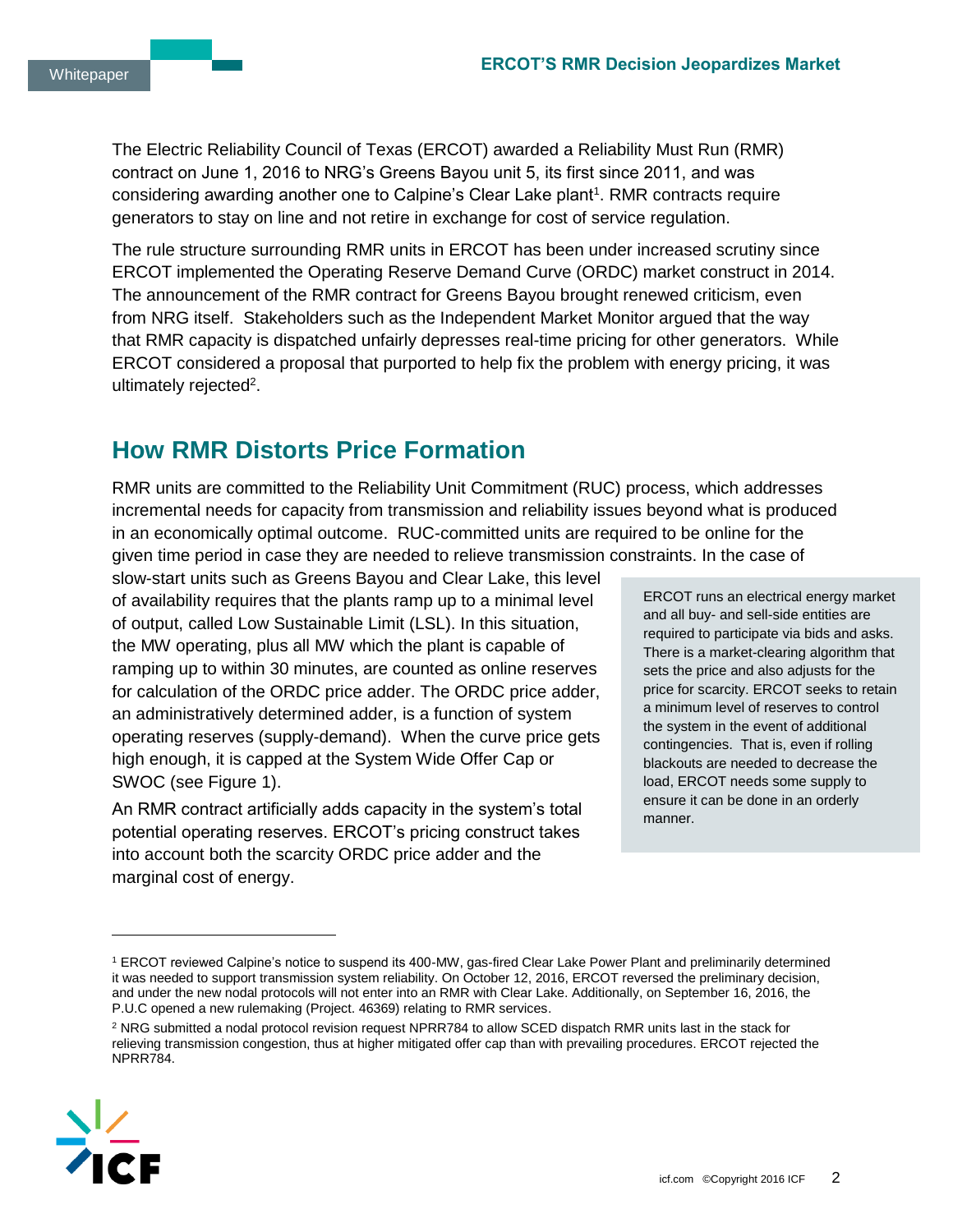In the case when an RMR unit is needed for the purposes of ERCOT-wide system reliability, capacity would be offered at the SWOC. An RMR unit will be dispatched only after all other units in the reserves have been deployed and this dispatch will have no effect on the market.

However, in the case when an RMR unit is dispatched for local reliability and transmission congestion mitigation purposes, its energy offer curves are capped at very low prices, resulting in non-economic dispatch of the unit. Because the available reserves include uneconomical online RMR MW, the ORDC price adder ends up being lower than what it would have been had ERCOT excluded those MW.

An additional problem of the current RMR structure is that since mitigated energy offer curves for RMR units are very low, they also suppress real time energy prices<sup>3</sup>. Had the unit retired and not been available to mitigate the constraint, by necessity, the energy price would have been higher, and other units would have received compensation to solve the issue.



#### **FIGURE 1: ERCOT ORDC CURVE – SCARCITY PRICING**

The energy price component is likely a much smaller problem than the scarcity price problem, given that slope of the energy offer curve will likely be much smaller and more gradual compared to the ORDC curve, and problems with ORDC affect the entire market not just the load pocket. The ORDC transitions from minimal pricing to \$9,000/MWh over

Source: ERCOT

the span of just approximately 2 GW (see Figure 1). This means that even a small unit like Greens Bayou at 370 MW can have a large effect. However, the energy price component highlights the fact that not only do RMR contracts affect system-wide compensation, they are

<sup>&</sup>lt;sup>3</sup> NRG has indicated that its mitigated offer cap for Greens Bayou is in the range of \$50-70/MWh. This was disclosed in its appeal to the Board of Directors for higher mitigated offer caps.

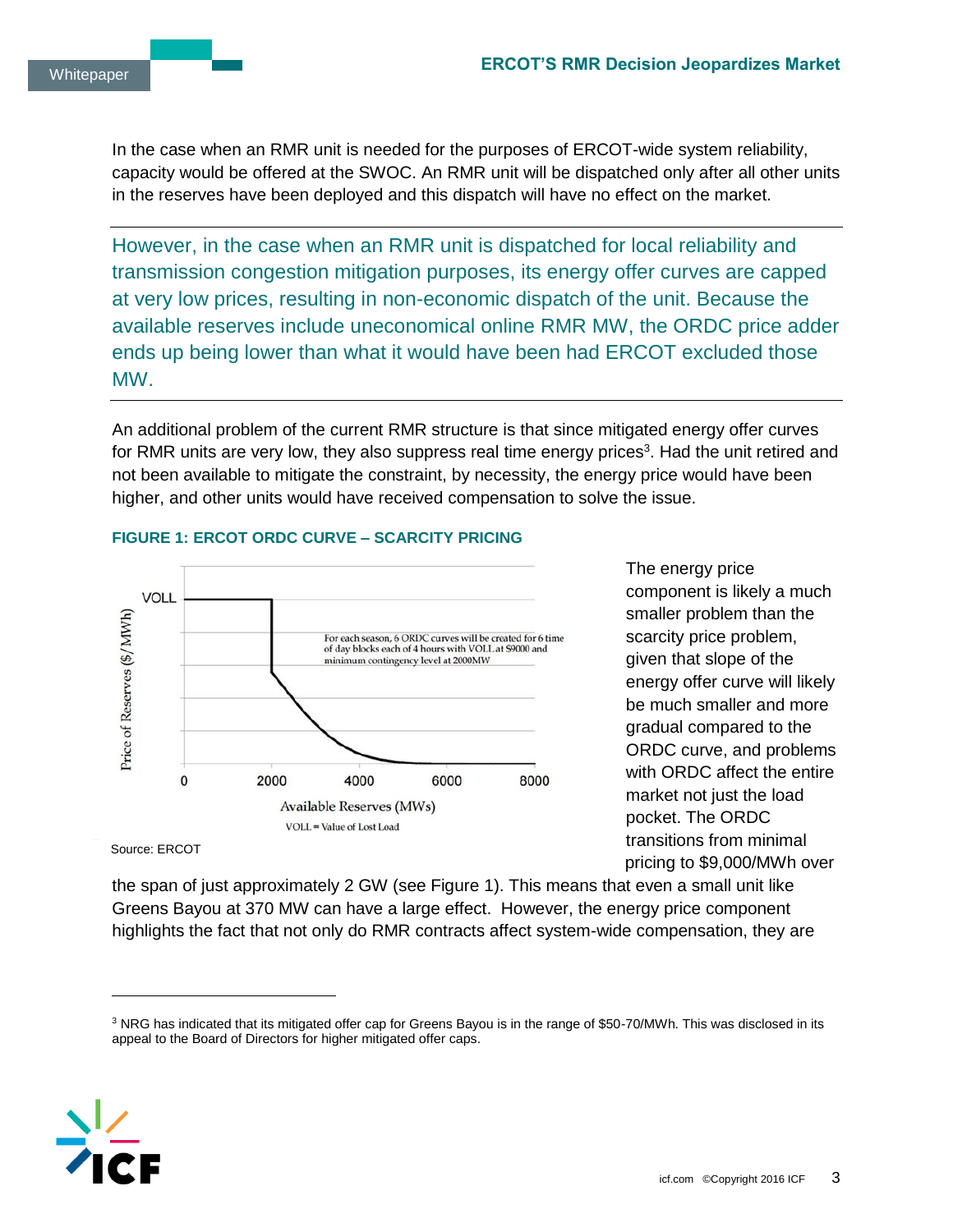additionally disruptive for local price formation, something ERCOT avoids fixing with the current structure of pricing.

# **The Locational Argument is Incorrect**

Opponents of the considered rule which would have raised the mitigated offer curve stated that since Greens Bayou was contracted specifically to address local reliability issues that would be resolved with the Houston Import Project coming online in 2018, any pricing signals sent due higher offer curve caps would not incentivize new generation, as a transmission solution is already underway. Additionally, the argument was made that subjecting all customers to high prices due to issues in one load pocket was inappropriate.

Claiming that scarcity pricing is unnecessary when it does not result in more capacity misconstrues the role of scarcity pricing in the market. This extra compensation is intended to incentivize construction keep existing units on line, encourage demand-side load reduction and supply-side response like improved generator readiness, and provide resources a fair opportunity to earn a return such that the deregulation does not constitute a taking.

Even if ERCOT had a locational scarcity market with its own ORDC curve, it would not change the need to mitigate the impacts of the RMR via changes to the local ORDC curve and the scarcity pricing algorithm. Until the transmission solution is in place, the generators there are providing for reliability locally, and their compensation should reflect that and provide entry/exit incentives accordingly. Because the Greens Bayou can act as a precedent, one must ask how many other similar locational problems exist that will also trigger price suppression. Most importantly, as long as ERCOT's scarcity pricing mechanisms are not local but system-wide, the price response needs to be system-wide.

# **Fixing the Market**

As others have stated, an RMR unit should be treated economically as if it's not there. This would require two corrections to current market structures<sup>4</sup>.

First, ERCOT should concurrently adjust the scarcity pricing triggers MW-by-MW or ignore the RMR capacity in its estimates of online reserves – either way treats the RMR unit economically as if it had actually retired. This can be visualized as increasing the level of remaining system

<sup>4</sup> Luminant, in comments filed October 2013 regarding Emergency Response Services (ERS), has argued for exclusion of ERS, RUC and RMR capacity in the ORDC's calculation of operating reserves, stating that inclusion of such capacity would result in price suppressing effects.

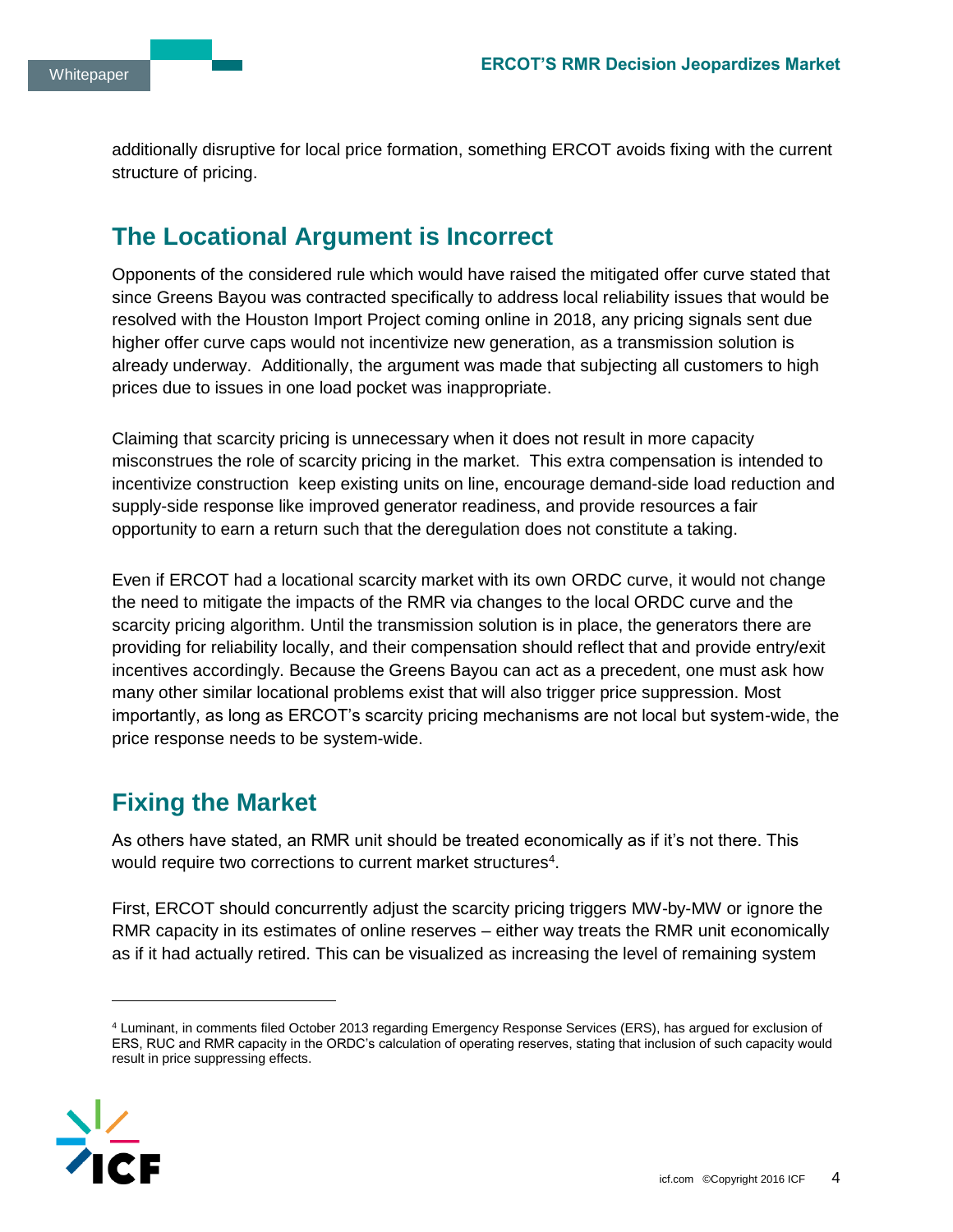capacity (or resources<sup>5</sup>) triggering the administratively-set SWOC by exactly the amount of RMR capacity (370 MW, in the case of Greens Bayou). Using the latter approach, the entire ORDC should shift outward temporarily by 370 MW $<sup>6</sup>$ . However, this is more complicated than simply</sup> excluding online RMR capacity from the calculation in the first place. ERCOT has stated that this issue is being discussed currently in stakeholder proceedings.

Second, reliability-based deployment of the RMR unit (which currently occurs at the mitigated offer cap) should be economically corrected for. Once RMR contracting without adjustment is considered likely, market participants are more likely to make the wrong judgments about market entry and exit. The RMR could exacerbate rather than improve ERCOT-wide reliability problems. This is a worrisome development because scarcity has a large impact on whether existing plants should retire or new units should be built, and this decentralized market process is a critical determinant of ERCOT reliability.

#### **Lack of Recent Summer Pricing Due to Wind & Oversupply, not RMR**

Scarcity pricing in ERCOT was very low in 2015 and again in 2016 year-to-date, but this was not a function of RMR treatment. In 2016, as we demonstrate in Figure 2, the lack of price spikes was due to record high wind.

During the 2016 peak demand period, the resources available to ERCOT operators were more than 7 GW. This level is much higher compared to the scarcity triggers of approximately 2-4 GW, consequently the scarcity price adder was zero (first column). Even without Green Bayou, the level of resources is so high compared to demand, that the scarcity price adder was zero (second column). Thus, the RMR had no major effect on scarcity pricing.

This was happenstance, however, as wind available at the extremely variable peak broke through previous records<sup>7</sup>. If in 2016, wind blew at levels during the annual peak commensurate with the least wind energy per MW of nameplate capacity<sup>8</sup>, the price adder would have been significantly affected by the RMR (column 3 versus column 4). Therefore, Green Bayou could have had a significant price suppressive effect during the 2016 peak if it was not so windy.

<sup>&</sup>lt;sup>8</sup> On average, wind capacity contributes 16% of its total nameplate capacity to resources available at the moment of annual system peak typically during the August. The lowest is close to 3% and the highest, experienced in 2016 is 30%. The previous highest contribution was 21%.See ICF's whitepaper "Texan Roulette: Increasing Wind Capacity Raises the Stakes in ERCOT" for more insights on wind development and price spikes in ERCOT.



<sup>5</sup> ERCOT includes interruptible load as a resource similar to supply.

 $6$  Structuring the RMR as a contract for differences would permit the bid, while still ensuring that the earning so the plant is at cost of service levels. The key is to minimize market distortion.

<sup>&</sup>lt;sup>7</sup> The amount of ERCOT experience with wind performance at the system peak is limited, and hence, this makes surprises more likely. Thus far, August peak demand wind level is uncorrelated with demand so that it can vary from close to zero up to the levels experienced in August 2016's peak (or perhaps more).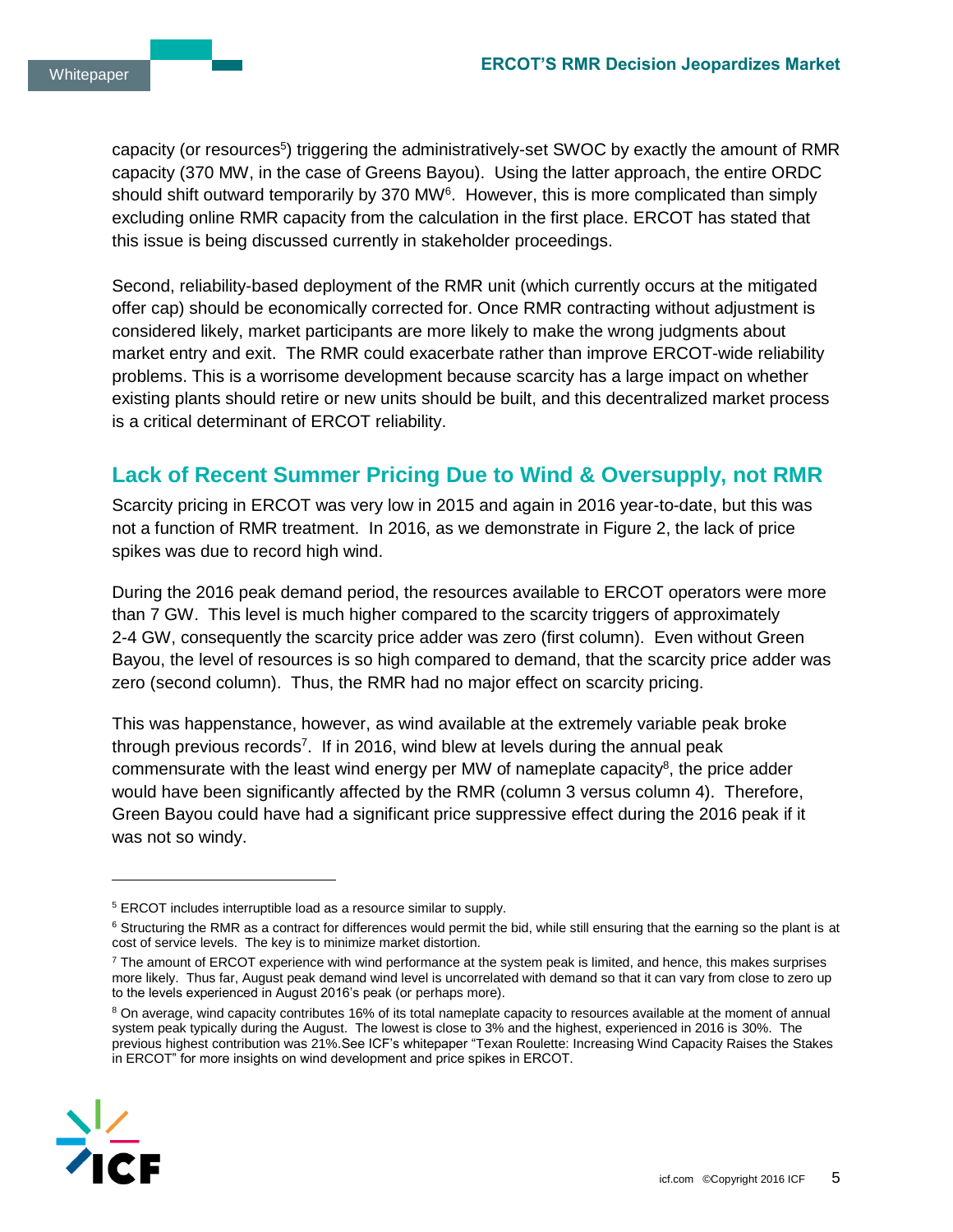#### **FIGURE 2: ERCOT SUPPLY & DEMAND CONDITIONS AT 2016 SUMMER PEAK (APPROXIMATE GW)**

| <b>Parameter</b>       | Peak 2016 -<br><b>Actual</b><br><b>Conditions (1)</b> | Peak 2016 -<br><b>Without Green</b><br><b>Bayou RMR (2)</b> | Peak 2016 -<br><b>Without Green</b><br><b>Bayou RMR and</b><br><b>Historical Low</b><br>Wind Levels <sup>9</sup> (3) | <b>Peak 2016 -</b><br><b>Historical Low</b><br><b>Wind Levels with</b><br><b>Green Bayou (4)</b> |
|------------------------|-------------------------------------------------------|-------------------------------------------------------------|----------------------------------------------------------------------------------------------------------------------|--------------------------------------------------------------------------------------------------|
| <b>Non Wind Supply</b> | 71                                                    | 70.4                                                        | 70.4                                                                                                                 | 71                                                                                               |
| Wind                   | 4.8                                                   | 4.8                                                         | 0.3                                                                                                                  | 0.3                                                                                              |
| Demand<br>Resource     | 2.5                                                   | 2.5                                                         | 2.5                                                                                                                  | 2.5                                                                                              |
| <b>Total Resources</b> | 78.3                                                  | 77.7                                                        | 73.2                                                                                                                 | 73.8                                                                                             |
| Demand                 | 71.1                                                  | 71.1                                                        | 71.1                                                                                                                 | 71.1                                                                                             |
| Resources-<br>Demand   | 7.2                                                   | 6.6                                                         | 2.1                                                                                                                  | 2.7                                                                                              |
| <b>ORDC Trigger</b>    | 4                                                     | 4                                                           | $\overline{4}$                                                                                                       | $\overline{4}$                                                                                   |
| <b>SWOC Trigger</b>    | $\overline{2}$                                        | $\overline{2}$                                              | $\overline{2}$                                                                                                       | 2                                                                                                |
| <b>Scarcity Price</b>  | <b>None</b>                                           | <b>None</b>                                                 | <b>Very High</b>                                                                                                     | <b>Moderately High</b>                                                                           |

Source: ICF, ERCOT

## **ERCOT Must Act to Preserve its Market**

While the RMR capacity wasn't a major factor to scarcity pricing this summer due to record high wind output, with less favorable wind conditions the RMR capacity could have depressed ORDC driven prices, seriously undermining confidence in the market. We make this clarification in part because there is a special need for clear information about the ERCOT market. The ORDC by nature will produce high volatility in prices – this was anticipated from the outset and participants should have as clear an understanding as possible given the consequences of inadequate preparation e.g. inadequate hedging.

<sup>&</sup>lt;sup>9</sup> Due to low wind levels not change in the nameplate capacity levels.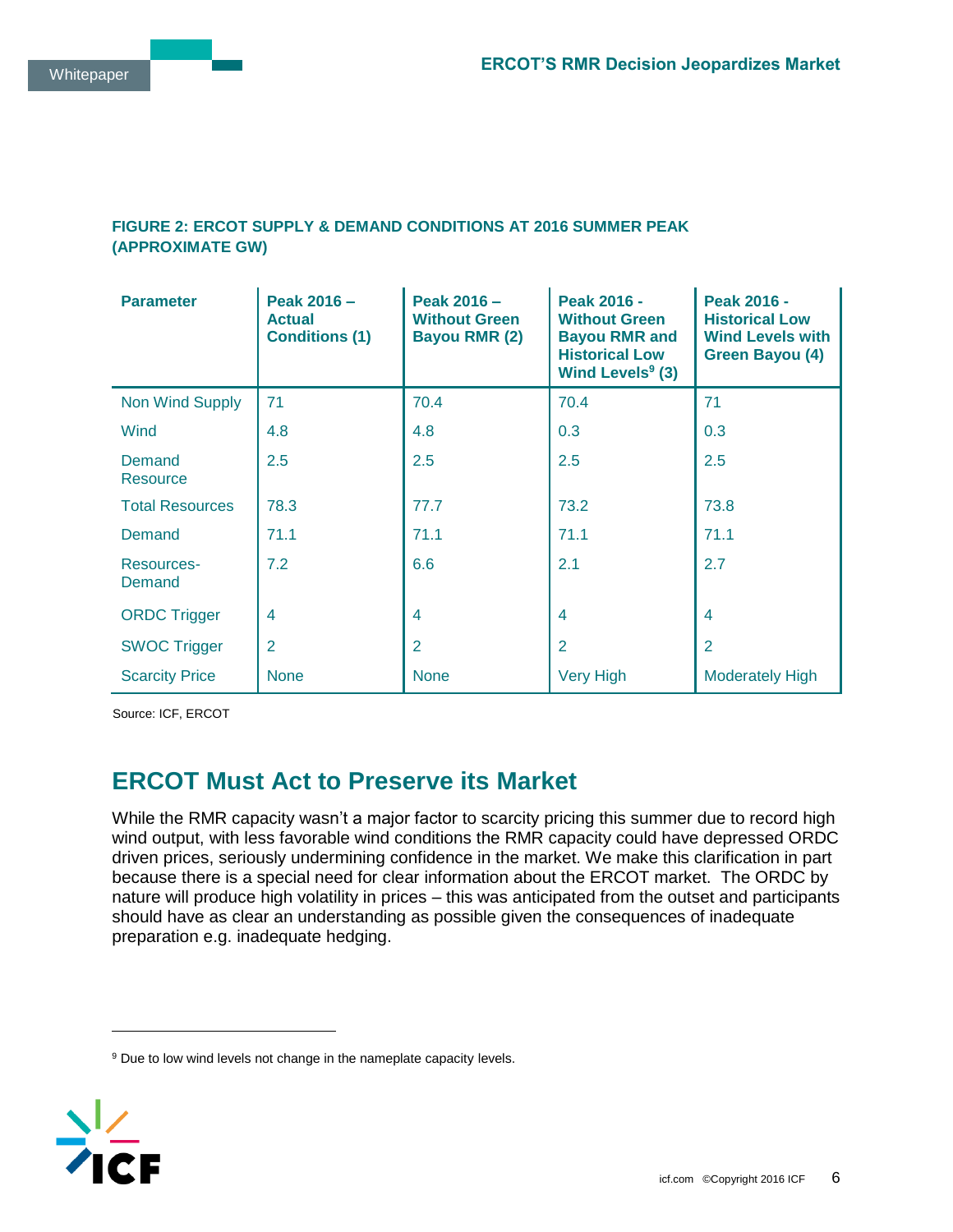In sum, ICF believes RMR capacity as currently implemented will suppress prices, but want to guard against the impression that  $2015<sup>10</sup>$  and 2016 scarcity prices were low due to RMR contracts – the effects of this decision have yet to directly and significantly manifest in market scarcity prices. Additionally, although the current RMR scarcity treatment suppresses prices, there is still potential for price spikes. Market participants should avoid thinking that as long as the RMR situation is not fixed, there is no chance of high scarcity. ERCOT should act quickly in this matter, and generically reform the market.

### **About the Authors**



Judah L. Rose joined ICF in 1982 and currently serves as a Managing Director of ICF International. He co-chairs its Energy Advisory and Solution line of business. Mr. Rose has approximately 35 years of experience in the energy industry including in electricity generation, fuels, environmental compliance, planning, finance, forecasting, and transmission. His clients include electric utilities, financial institutions, law firms, government agencies, fuel companies,

and Independent Power Producers. Mr. Rose is one of ICF's Distinguished Consultants, an honorary title given to three of ICF's 5,000 employees, and has served on the Board of Directors of ICF International as the Management Shareholder Representative.



Aditi Moorthy is an Associate in ICF's Energy Advisory & Solutions line of business. She has experience analyzing U.S. electricity markets, with strong expertise in California and ERCOT markets. Ms. Moorthy has been involved in numerous projects involving power market valuations, cash-flow forecasts, and energy market forward price curves for a range of clients, including independent

power producers (IPP); investment banks; private equity firms and utilities.



Patrick Milligan, is an associate with ICF's Energy Advisory & Solutions line of business with experience modeling supply and demand in wholesale power, generator asset valuation and financial projections in a variety of markets in the United States, particularly the ERCOT market, Mexico and Canada.

<sup>10</sup> RMR was not in place in 2015, and record high wind suppressed prices in 2016 regardless of RMR as discussed.

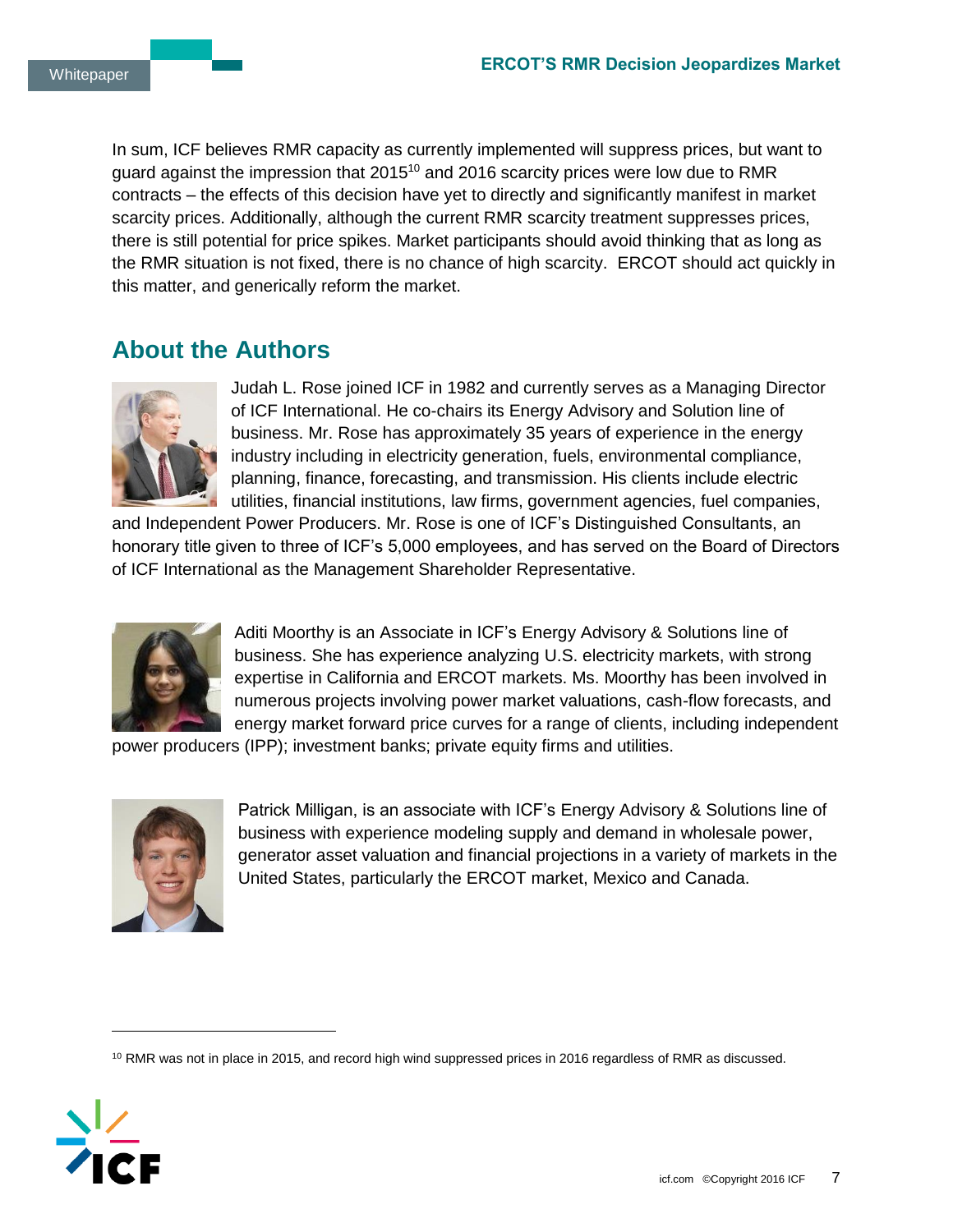

Dinesh Madan is a Technical Director in ICF's Energy Advisory and Solutions line of business. He joined ICF in 2005 and has been extensively involved in the areas of energy market modeling, wholesale power market assessment, asset valuation and financial modeling, restructuring and litigation support including contract evaluation and risk assessment. Mr. Madan is an expert in US

electricity markets, with a special focus on ERCOT and CAISO and with a strong understanding of market design and issues affecting wholesale and retail power markets.

#### About ICF

ICF (NASDAQ:ICFI) is a global consulting and technology services provider with more than 5,000 professionals focused on making big things possible for our clients. We are business analysts, policy specialists, technologists, researchers, digital strategists, social scientists and creatives. Since 1969, government and commercial clients have worked with ICF to overcome their toughest challenges on issues that matter profoundly to their success. Come engage with us at icf.com.

For more information, contact:

**Shanthi Muthiah**  shanthi.muthiah@icf.com +1.703.934.3881